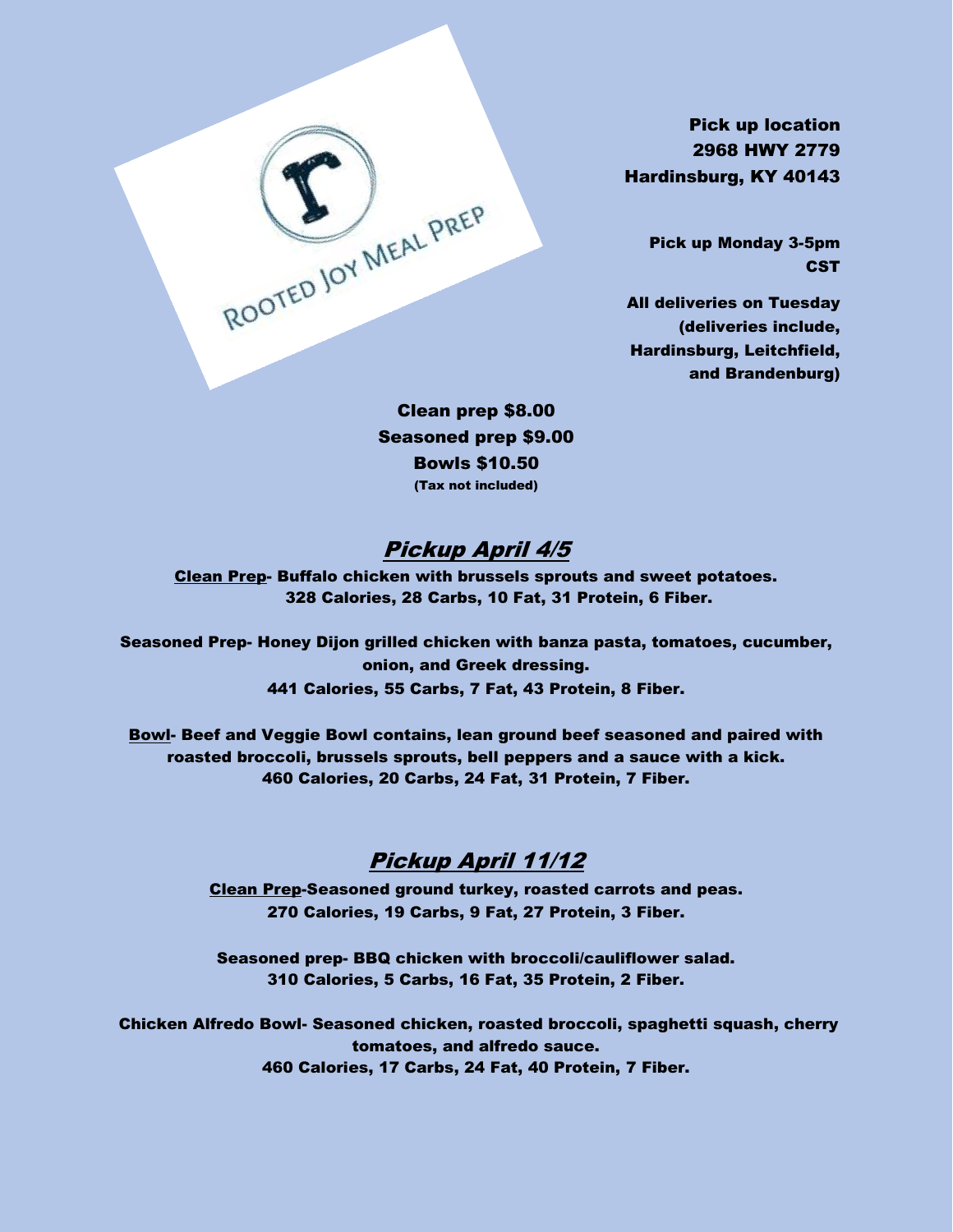# Easter Weekend – no orders

#### Pick Up April 25/26

Clean Prep- Lemon chicken with mushroom caulirice. 270 Calories, 15 Carbs, 6 Fat, 44 Protein, 7 Fiber.

Seasoned Prep- Taco chicken with jasmine rice, sautéed peppers, onions, and mushrooms. 425 Calories, 35 carbs, 16 Fat, 31 Protein, 4 Fiber.

Bowl- Burger Bowl with seasoned beef, salad greens, cherry tomatoes, sweet potato fries, pickles, and dressing. 400 Calories, 24 Carbs, 22 Fat, 26 Protein, 6 Fiber.

#### Pickup May 2/3

Clean Prep- Shredded chicken breast, jasmine rice, and broccoli. 365 Calories, 46 Carbs, 4 Fat, 28 Protein, 4 Fiber.

Seasoned Prep- Beef and broccoli with roasted potatoes and brussels sprouts. 415 Calories, 35 carbs, 16 Fat, 29 Protein, 8 Fiber.

Bowl- Chicken Carnita bowl with chicken carnitas, jalapeno cilantro slaw, streetcorn and dressing. 451 Calories, 32 Carbs, 35 Fat, 25 Protein, 6 Fiber.

#### Pickup May 9/10

Clean Prep- Seasoned beef, jasmine rice, and peas. 410 Calories, 45 Carbs, 10 Fat, 30 Protein, 3 Fiber.

Seasoned Prep- Cajun chicken with roasted broccoli and zucchini. 390 Calories, 18 Carbs, 21 Fat, 33 protein, 6 Fiber.

Bowl- Chicken Fajita Bowl with seasoned chicken breast, peppers, tex mex caulirice and jalapeno ranch. 459 Calories, 25 Carbs, 28 Fat, 40 Protein, Fiber.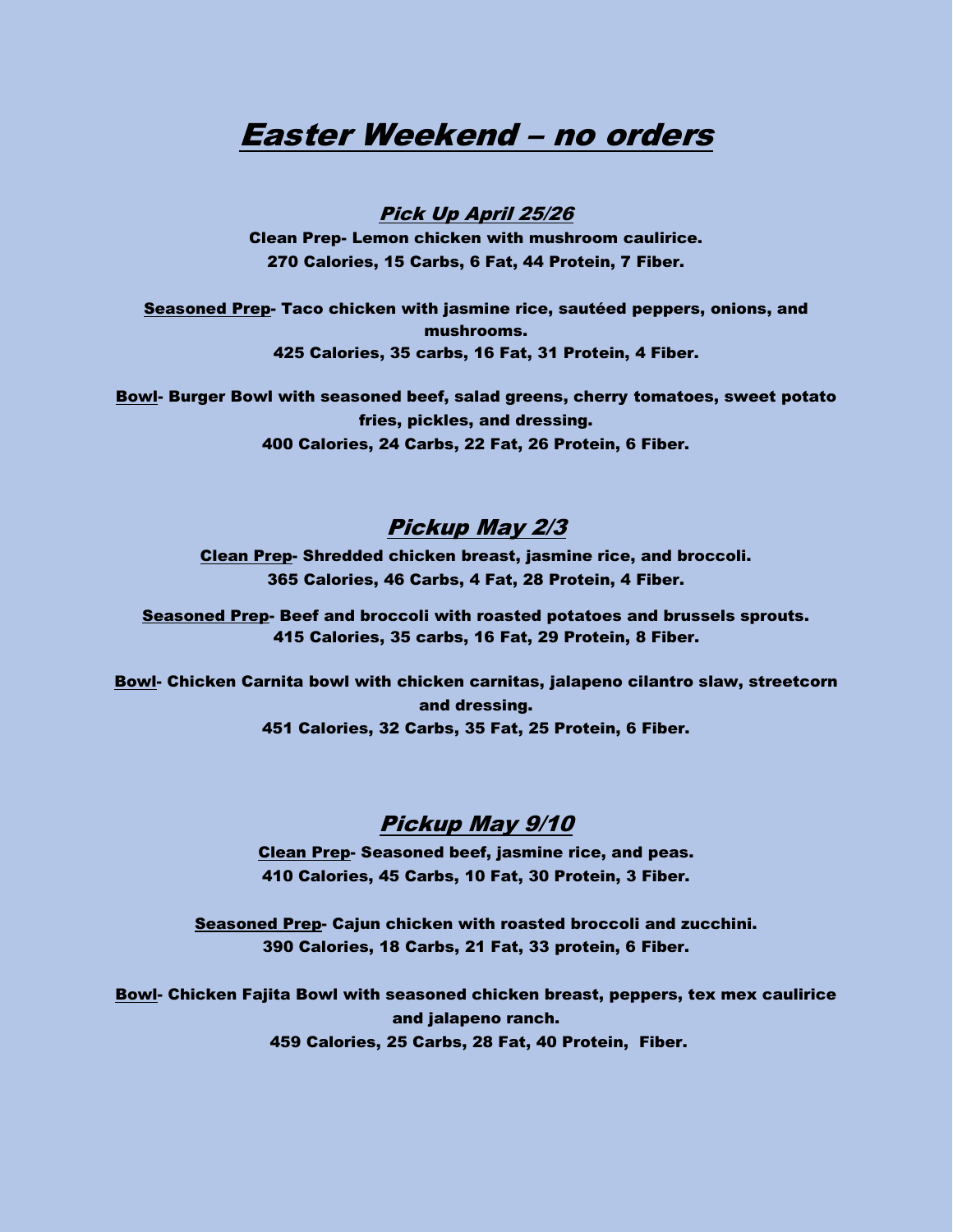Pickup May 16/17

Clean Prep- Paleo Egg Roll Bowl 300 Calories, 22 Carbs, 7 Fat, 37 Protein, 7 Fiber.

Seasoned Prep- Taco Tot Bowl with lean, seasoned ground beef, tater tots, onion, tomatoes, and cheese. 420 Calories, 28 Carbs, 25 Fat, 29 Protein, 5 Fiber.

Bowl- Lemon grilled chicken with seasoned orzo, broccoli, bacon, bell pepper, tomatoes, cheddar cheese and dressing. 495 Calories, 29 Carbs, 22 Fat, 39 Protein, 3 Fiber.

#### Pickup May 16/17

Clean Prep- Grilled chicken with sweet potatoes and asparagus 300 Calories, 19 Carbs, 8 Fat, 36 Protein, 3 Fiber.

Seasoned Prep- Chicken ranch peppers with shredded chicken, caulirice, cilantro, jalapeno and ranch. 322 Calories, 7 Carbs, 20 Fat, 25 Protein, 3 Fiber.

Bowl- Shrimp sushi Bowl with ginger shrimp, jasmine rice, cucumber, carrot and yum yum sauce. 400 Calories, 32 Carbs, 16 Fat, 28 Protein, 3 Fiber.

## Breakfast

Vegan Overnight oats - \$8.00 (2 servings)

Strawberry and PB Oats Per serving 240 Calories, 31 Carbs, 10 Fat, 9 Protein.

Almond Joy Oats Per serving 231 Calories, 37 Carbs, 7 Fat, 8 Protein.

Lemon Blueberry Oats Per serving 231 Calories, 37 Carbs, 7 Fat, 8 Protein.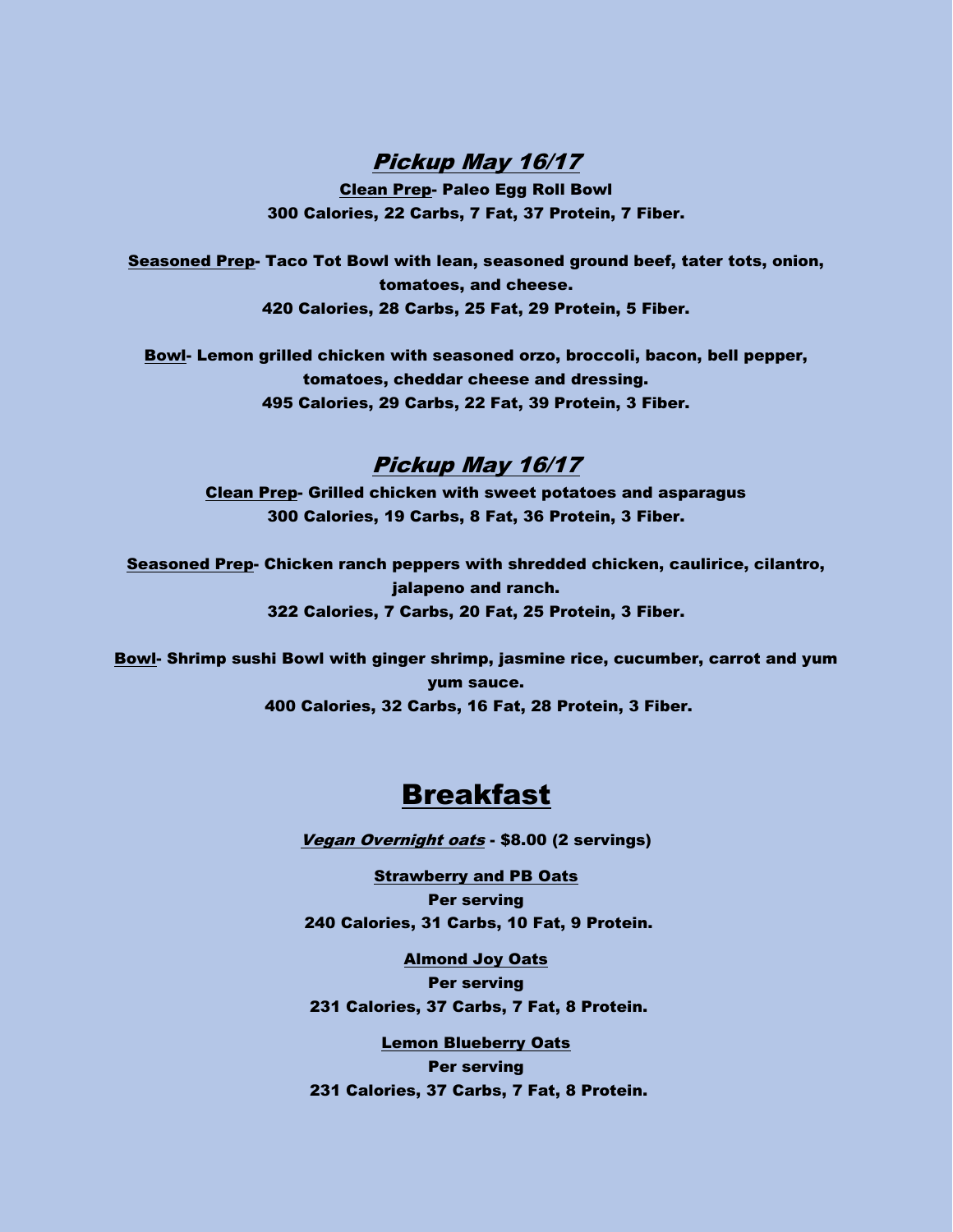Egg Cups- \$9.00 (2 servings)

Bacon Spinach- eggs, spinach, and local bacon. 198 Calories, 2 Carbs, 11 Fat, 21 Protein. Breakfast scramble- \$9.00 Scrambled eggs, local sausage, cheese, hashbrowns and salsa. 390 Calories, 11 Carbs, 22 Fat, 31 Protein. Pancakes \$9.00 Protein Pancakes with Canadian bacon or chicken sausage and sugar free syrup. 265 Calories, 42 Carbs, 3 Fat, 23 Protein.

## Snacks

Paleo/Keto Cacao bombs Calories 71, 2 carbs, 6 Fat, 2 Protein. Half order 5 (5 servings) \$5.00 Full order 10 (10 servings) \$10.00

Macro Strawberry Shortcake Parfait Per serving 216 Calories, 35 Carbs, 5 Fat, 14 Protein Half order (1 serving) \$4.00 Full order (2 servings) \$7.00

Macro Protein Chocolate Chip Cookies Per serving Calories 142, 16 Carbs, 7 Fat, 5 Protein, 2 Fiber. Half order (6 servings) \$6.00 Full order (12 servings) \$12.00

Macro Grape salad 190 Calories, 25 Carbs, 4 Fat, 16 Protein 1 serving \$5.00

# All nutritional information is available under each item.

There are 3 categories for meals listed and each have different prices. See first page.